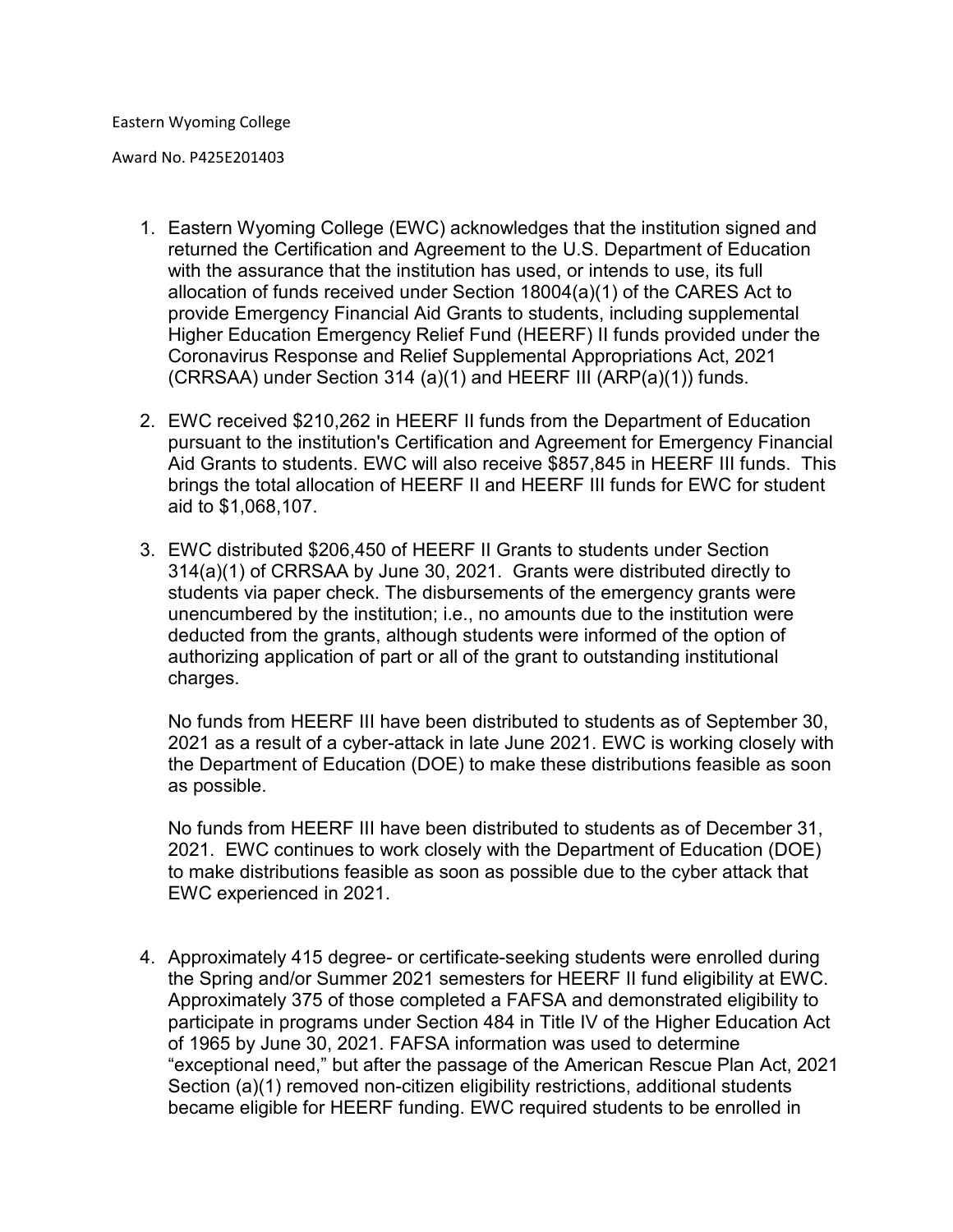credit-bearing courses during the Summer 2021 semester in an EWC degree or certificate program to be considered for the latest round of HEERF II funds.

EWC has approximately 504 degree- or certificate seeking students enrolled during the fall semester 2021. As of September 30, 2021, no students have received HEERF III funds.

5. Two-hundred-ninety-nine (299) students received an Emergency Financial Aid Grant under Section 314(a)(1) of CRRSAA as of June 30, 2021.

No students received HEERF III (ARP) funds as of September 30, 2021.

No students received HEERF III (ARP) funds as of December 31, 2021.

6. EWC did not require students to complete an initial application to be considered for HEERF II grant funds. EWC prioritized students with an Expected Family Contribution (EFC) in the Pell-eligible range as determined by the 2020-2021 FAFSA for the majority of available funding. This allowed for simplicity and consistency in awarding, as well as to ensure the most students possible receive an appropriate amount of funds while prioritizing those with "exceptional need." Five tiers of awards were established for awarding following the passage of the American Rescue Plan Act, 2021 Section (a)(1) removed non-citizen eligibility restrictions. Grants for Summer 2021 were awarded by the following criteria:

**Tier 1:** \$1400 for full-time Pell-eligible students prorated for less-than-full time status.

**Tier 2:** \$1000 for full-time non-Pell-eligible students with an EFC of 5712 to 10000; prorated for less-than-full-time status.

**Tier 3:** \$800 for full-time non-Pell-eligible students with an EFC of 10001 to 15000 prorated for less-than-full-time status.

**Tier 4:** \$600 for full-time non-Pell-eligible students with an EFC of 15001 to 18000 prorated for less-than-full-time status.

**Tier 5:** \$400 for full-time non-Pell-eligible students with an EFC over 18000, non-FAFSA filers, and/or students not eligible for TIV funding prorated for less-than-fulltime status.

During the third quarter, EWC did not distribute HEERF III funds to students.

During the quarter ending 12/31/2021, no EWC students received a distribution of HEERF III funds. This is due to the cyber attack EWC experienced in 2021.

7. Information about the availability of funds and EWC's awarding process was posted to EWC's COVID-19 alerts page online. It was also emailed to currently enrolled students and a follow-up text was sent to the same students encouraging them to check their email or EWC's website for information. An insert was included with grant checks explaining what the funds were, how it could be used, and provided instructions for how to apply for more funds if